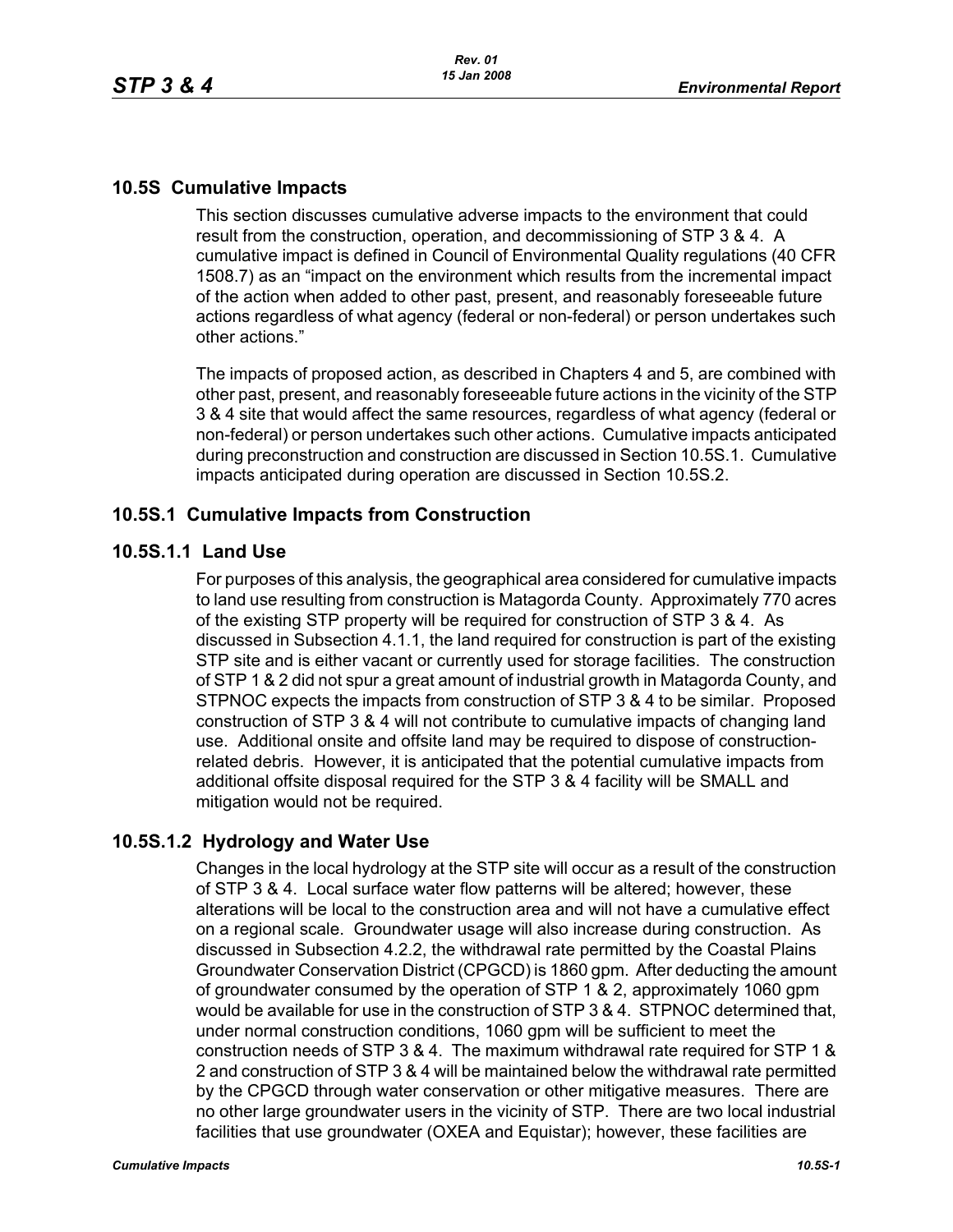approximately 5 miles from the site, too far away for there to be cumulative impacts on the aquifer. The net drawdown in the aquifer will be relatively local and not have any regional effects. Therefore, cumulative impacts to groundwater during construction will be SMALL and mitigation would not be warranted.

As described in Subsection 4.2.3, erosion control and spill prevention and control measures will be incorporated into the construction of STP 3 & 4; therefore the water quality impacts will be SMALL and localized, and mitigation would not be warranted. Cumulative impacts to water quality are not expected.

## **10.5S.1.3 Ecology (Terrestrial and Aquatic)**

Other than the potential for removal and/or damage to some local, non-jurisdictional site wetlands, no permanent adverse environmental effects to terrestrial and aquatic ecology are anticipated during construction. Because there are no changes expected in transmission line operation and maintenance, and no alterations of rights-of-way, no changes to the level of impact on terrestrial resources are expected to occur. There are no other past, present, or planned actions in the region that involve significant effects on wildlife and wildlife habitat similar to those affected by construction of STP 3 & 4. Therefore, there will be no significant cumulative impacts on a regional basis.

#### **10.5S.1.4 Socioeconomic, Historic, and Cultural Resources**

The maximum construction workforce will be approximately 5950 people and the percent of the workforce that will live in Matagorda County could have short-term, MODERATE to LARGE impact to the local housing market and social services, particularly to schools and water/wastewater treatment capacity. Additionally, there will be increased traffic congestion in the vicinity of the site due to construction activities. However, no other significant construction projects have been identified in the area, so there will be no cumulative impacts due to other large construction workforces. Locally, there may be SMALL to MODERATE cumulative impacts due to the construction workforce for STP 3 & 4 and the additional workforce required during outages at STP 1 & 2. No other cumulative impacts associated with construction have been identified. However, as previously stated, there could be short-term, MODERATE to LARGE impacts to the local housing market and social services in Matagorda County as a result of STP 3 & 4 construction alone.

Since no other large construction activities are planned in the immediate vicinity of the site, noise from construction will not be cumulative with other industrial sources and will be considered a SMALL impact.

No unusual resource dependencies or practices were identified through which minority or low income populations will be disproportionately affected. With regard to historic and cultural resources, the construction of STP 3 & 4 is not expected to add any cumulative impacts to these resources beyond those identified in Chapter 4.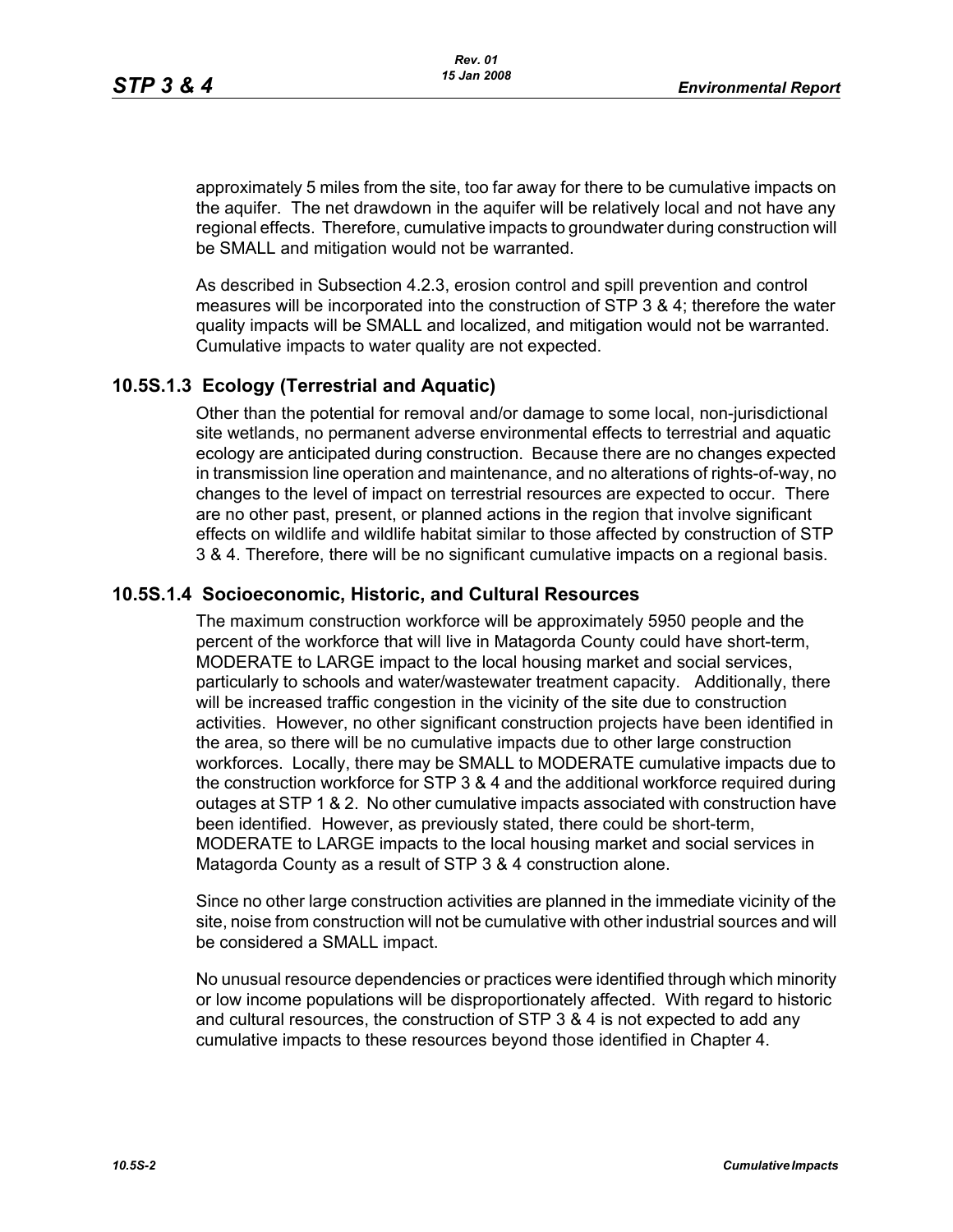## **10.5S.1.5 Air Quality**

Construction of STP 3 & 4 will result in increased air emissions from commuter traffic, construction equipment, and fugitive dust. However, STP 3 & 4 is the only large construction project planned in the immediate vicinity and these effects are anticipated to be local. Therefore there will be no significant cumulative effects on a regional basis.

# **10.5S.2 Cumulative Impacts of Operations**

### **10.5S.2.1 Land Use**

Approximately 90 acres of the STP site will be permanently dedicated for STP 3 & 4. STP 1 & 2 occupies approximately 65 acres. The operation of these nuclear facilities may spur development in Matagorda County; however, based on experience with STP 1 & 2, this is not anticipated to occur. Therefore, cumulative land use impacts are expected to be SMALL.

Non-radioactive solid wastes will be disposed of in offsite landfills. The volume of additional wastes will be reduced through waste minimization programs and cumulative impacts of waste disposal are expected to be SMALL.

## **10.5S.2.2 Hydrology and Water Use**

After operations begin, STP 3 & 4 will use groundwater for several operational systems. The groundwater use requirements for the operation of STP 3 & 4 and STP 1 & 2 that ordinarily use groundwater will be more than the withdrawal rate permitted by the CPGCD. On such occasions, MCR water will be used to meet the excess demand. Since the total groundwater use will be within the limits established by CPGCD for operation of STP 1 & 2, the cumulative impact will be SMALL. No other significant current or planned users of groundwater in the vicinity of the STP site have been identified. Therefore, cumulative impacts to groundwater during operation will be SMALL, not warrant mitigation, and not have a regional effect.

The operation of STP 3 & 4 will result in discharges to surface water when necessary to control water quality or quantity in the MCR. However, the addition of STP 3 & 4 will not result in any changes to the design or operating philosophy of the system for discharges from the MCR, any discharges from the MCR will continue to comply with the existing Texas Pollution Discharge Elimination System (TPDES) Permit. In particular, when discharge occurs, the thermal plume in the Colorado River will be SMALL.

Consequently any potential water quality impacts of discharges from the MCR during the combined operation of STP 1 & 2 and STP 3 & 4 will be SMALL, not warrant mitigation, and not have a regional effect.

Additional makeup water will be diverted from the Colorado River to support the operation of STP 3 & 4. Operation of STP 1 & 2 at its current power level results in the forced evaporation of up to approximately 37,100 acre-feet/year (Table 2.9S-1) from the MCR. Operation of STP 3 & 4 is predicted to result in the forced evaporation of an additional 37,400 acre-feet/ year from the MCR, for an approximate total of 74,500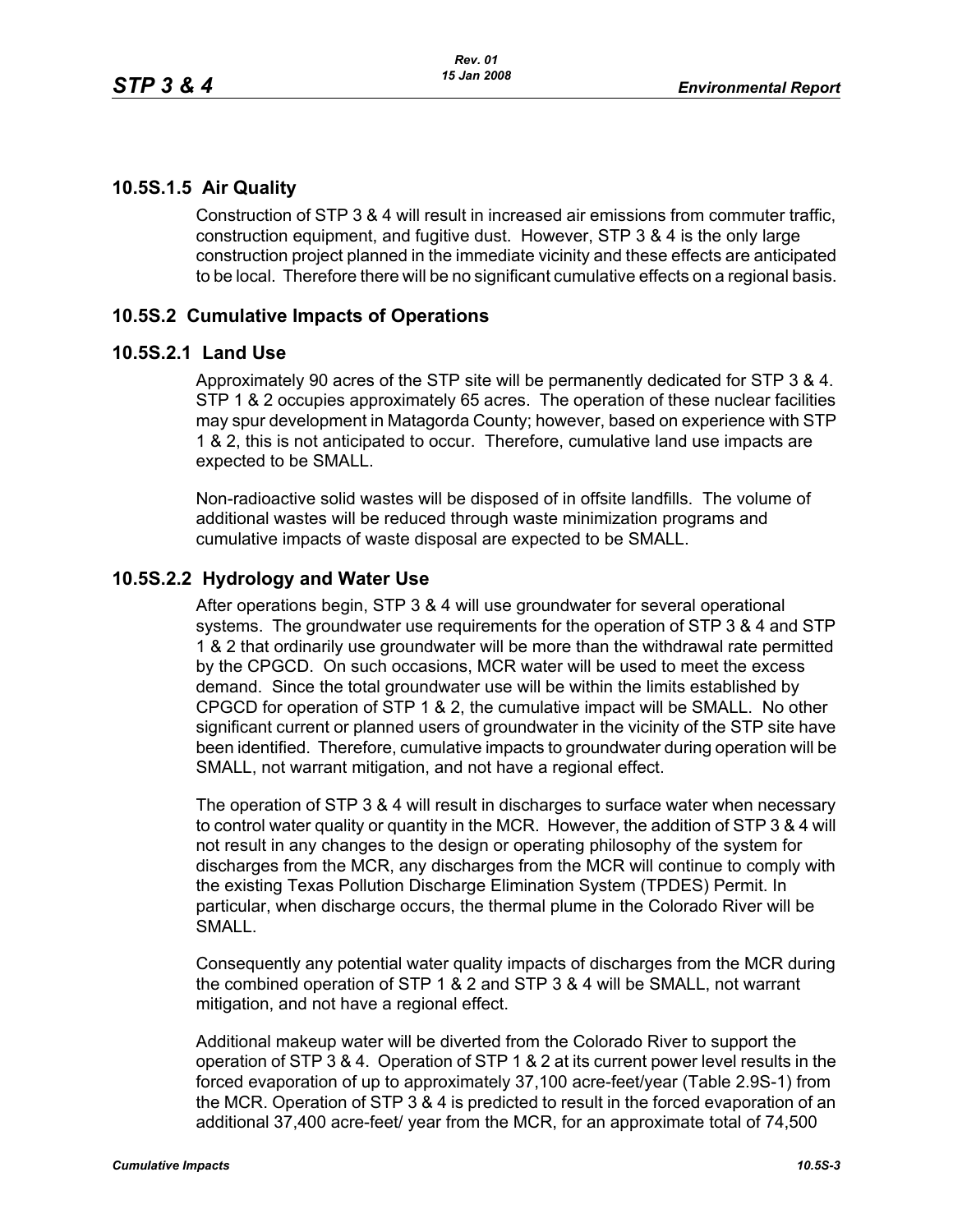Ι

acre-feet/year. Natural evaporation and seepage from the MCR, which occur now and will not increase significantly as a result of the operation of  $\overline{\text{SIPS 8.4}}$  STP 3 & 4. Because the MCR has sufficient storage to allow flexibility in scheduling of diversions from the Colorado River, the combined operation of STP 1 & 2 and STP 3 & 4 will continue to comply with the existing limits on diversion of water from the river. Compliance with these limits assures that the cumulative impacts on downstream users due withdrawal of water from the Colorado River to support 4-unit operation will be SMALL, not warrant mitigation, and not have a regional effect.

STP 1 & 2 have a maximum actual consumptive groundwater use of approximately 1300 acre-ft/year (800 gallons per minute[gpm]) (Table 2.9-1) and STP 3 & 4 have average and maximum estimated consumptive use of 1738 acre-feet/year (1077 gpm) and 6351 acre-feet/year (3935 gpm), respectively. STPNOC will use the MCR to meet water demands that may not be met by groundwater production wells, particularly with regards to makeup water for the cooling towers. The effects on the bedrock aquifer will be SMALL, not warrant mitigation, and local to the plant and will not have a cumulative effect on a regional basis.

# **10.5S.2.3 Ecology (Terrestrial and Aquatic)**

After construction is complete, both aquatic and terrestrial ecology are expected to return to predominantly preconstruction conditions. There are no other past, present, or future actions in the region that would significantly affect wildlife and wildlife habitat in ways similar to operation of STP 3 & 4. Therefore, there will be no significant cumulative effects on a regional basis.

#### **10.5S.2.4 Socioeconomic, Historical, and Cultural Resources**

Socioeconomic impacts, including increased tax revenues to Matagorda County, would be cumulative with socioeconomic changes brought about through the construction and operation of STP 1 & 2, and changes due to normal population growth. Tax revenues from the four units will be used by local government to fund new infrastructure that could attract residents to Matagorda County. There will be impacts to the local infrastructure in the local counties with regard to housing, water/wastewater, traffic, and schools as a result of new employees for operation of STP 3 & 4. However, cumulative socioeconomic impacts would be MODERATE.

There are no unusual dependencies or practices through which minority or low income populations will be disproportionately affected. As a result cumulative impacts would be SMALL. The operation of STP 3 & 4 will not likely add any cumulative socioeconomic impacts beyond those evaluated in Chapter 5. With regard to historic and cultural resources, the operation of STP 3 & 4 is not expected to add any cumulative impacts beyond those identified in Chapter 5.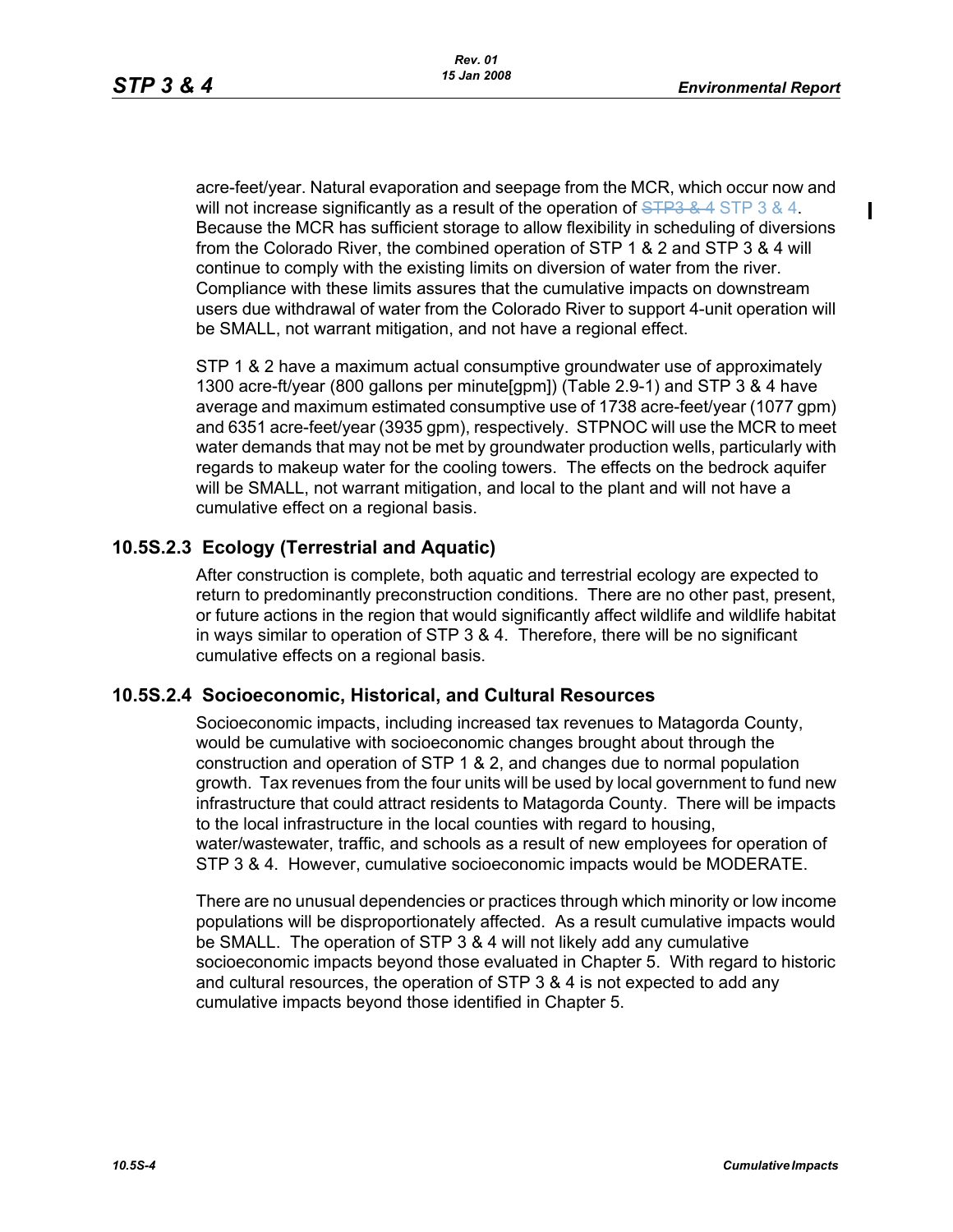# **10.5S.2.5 Atmospheric and Meteorological**

Impacts to air quality will not be from the reactors themselves, but from backup and emergency equipment (e.g. diesel generators and fire fighting equipment) and the cooling towers. Emissions of criteria pollutants from STP 3 & 4 will be from fossil-fired equipment, as discussed in Sections 3.6 and 5.5, will be cumulative with the impacts of the similar equipment of STP 1 & 2. Since such equipment is operated only intermittently, the cumulative impact is SMALL. The STP 3 & 4 cooling towers will have localized impacts to terrestrial ecology and the atmosphere due to a thermal plume. The impact of the four STP units' support facilities and the cooling towers on regional air quality is SMALL and mitigation is not warranted. Cumulative atmospheric and meteorological impacts are not expected.

Noise from STP 1 & 2 is usually indistinguishable from background noise, and STP 3 & 4 is anticipated to generate similar levels of noise. Cumulative noise pollution is expected to be SMALL and mitigation is not warranted.

## **10.5S.2.6 Radiological**

STP 3 & 4 will release small quantities of radioactivity to the environment through both permissible liquid and gaseous releases. As stated in Subsection 5.4.5, the occupational radiation dose from STP 3 & 4 (including outages) is expected to be 197.8 person-rem. For 2005, a two-unit outage year representative of maximum annual exposure, the collective radiation dose to workers at STP 1 & 2 was 248 person-rem. The 2003 and 2004 doses to these workers were 143 and 120 person-rem, for a 3-year average of 170 person-rem. The cumulative occupational dose from the four units would be SMALL and will not warrant mitigation.

The calculated dose to a hypothetical maximally exposed individual member of the public from STP 1 & 2 in 2005 was 0.011 millirem. The conservative (maximum) estimated dose to the maximally exposed individual from STP 3 & 4 is 5.70 millirem per year. Therefore, if the same hypothetical individual was the maximally exposed individual to all STP units, the total annual dose will be 5.71 millirem per year. The regulatory limit in 40 CFR Part 190 for exposure to an offsite member of the public is 25 millirem per year. Cumulative impacts to the maximally exposed individual from all four units will be SMALL and will not warrant mitigation.

The fuel cycle specific to STP 3 & 4 will contribute to the cumulative impacts of fuel production, storage and disposal of all nuclear units in the United States, but the cumulative impacts of the fuel cycle for STP 1 & 2 are SMALL and the addition of the impacts of STP 3 & 4 will not change that conclusion. Fuel and waste transportation impacts from STP 3 & 4 also will be SMALL, and will not significantly increase the cumulative impacts of transportation of all nuclear reactor fuel.